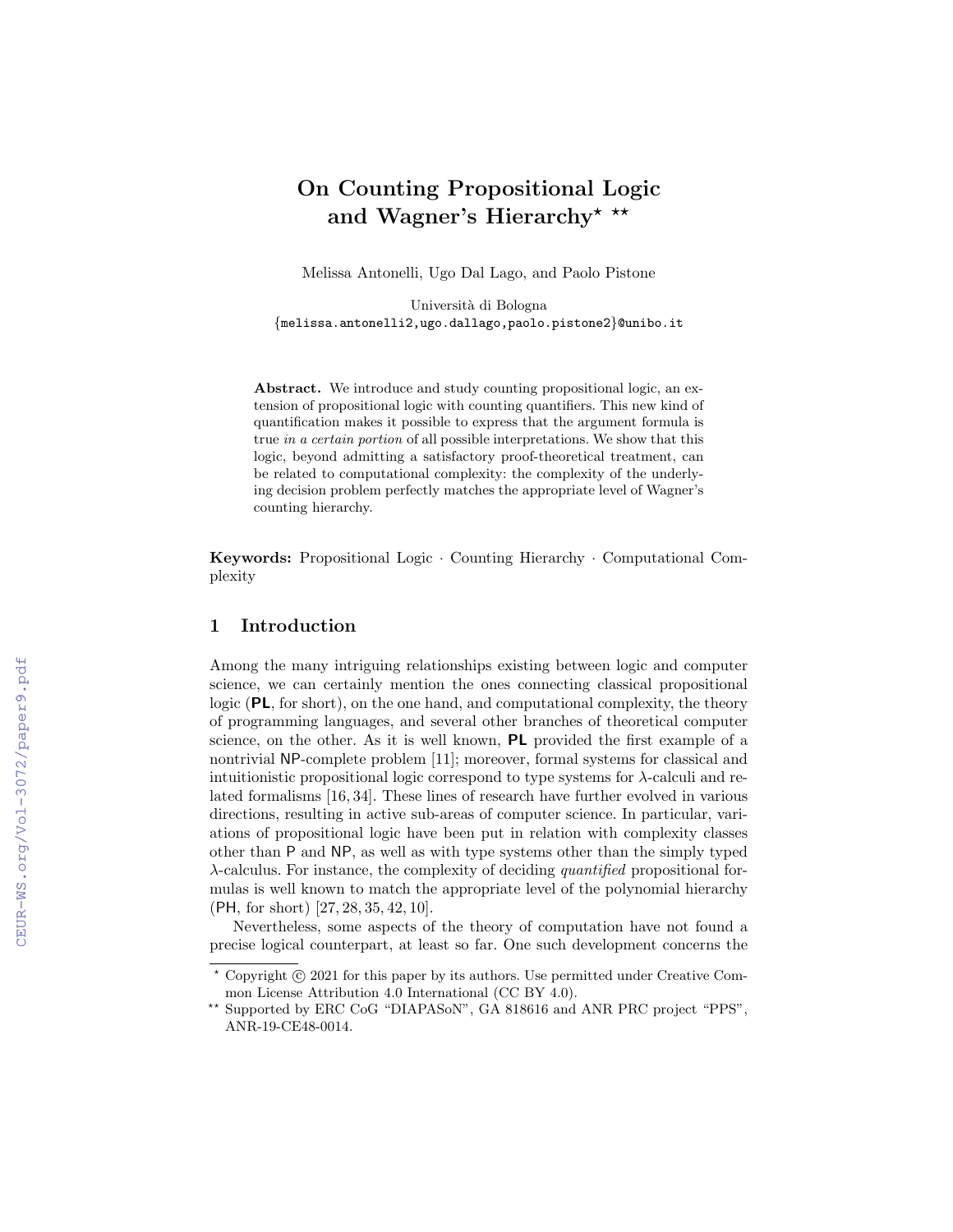counting classes of complexity and the related counting hierarchy (CH, for short), as introduced by Valiant [38] and Wagner [39–41], which are deeply connected to randomized complexity classes, such as PP. In fact, Wagner's CH has been treated logically by means of tools from descriptive complexity and finite model theory [22]. However, to the best of the authors' knowledge, there is no counterpart of counting classes in the realm of propositional logic.

In this paper we aim at bridging the gap by introducing a new quantified propositional logic, called counting propositional logic (CPL, for short). To present this logic in a more intuitive way, we start by defining a univariate fragment of CPL, that we call  $CPL_0$ , and we later describe the general, multivariate, logic **CPL**. The main feature of both these logics is the presence of counting quantifiers, which are designed to count the number of values of the bound propositional variables satisfying the argument formula. We study the proof theory of counting logics together with its relations to computational complexity. Along the way, we introduce a sound and complete proof system in the form of a single-sided sequent calculus on labelled formulas. We also establish complexity results for both univariate  $CPL_0$ , the validity of which corresponds to  $P^{\sharp\text{SAT}}$ , and for multivariate CPL, whose decision problem characterizes the whole CH. Indeed, we prove that deciding (a special kind of) prenex normal forms is complete for the appropriate level of the hierarchy, in the spirit of the correspondence between quantified propositional logic (QPL, for short) and PH.

The presentation is structured as follows. First, we introduce the syntax, semantics, and proof theory of counting logics. Specifically, in Section 2 we present a sound and complete proof system for  $\mathsf{CPL}_0$ , in the form of a labelled sequent calculus. In the univariate case, the correspondence with computational complexity is limited to the class  $P^{\sharp\text{SAT}}$ . In Section 3, we extend the calculus for  $\mathsf{CPL}_0$  to the multivariate counting logic  $\mathsf{CPL}$ . Section 4 is devoted to establishing the connection between counting logic and complexity theory, by relating the decision problem for CPL with the hierarchy CH. The proof proceeds by a careful analysis of prenex normal forms, which by construction have precisely the shape one needs to match Wagner's complete problems [40].

## 2 On Univariate Counting Propositional Logic

In this section we introduce a univariate version of counting propositional logic, called  $\text{CPL}_0$ , together with a sound and complete proof system for it. Although this fragment has a limited expressive power, it provides an intuitive overview over the main semantical and proof-theoretical ingredients behind the more general logic CPL, introduced in the next section. Furthermore, the problem of establishing the validity of a  $\text{CPL}_0$ -formula is proved to be in the class  $\mathsf{P}^{\sharp\text{SAT}}$ .

#### 2.1  $\text{CPL}_0\text{-}$  Formulae and their (Quantitative) Semantics

In the semantics of standard propositional logic the interpretation of a formula is a truth-value. The core idea from which our counting logics arise is to replace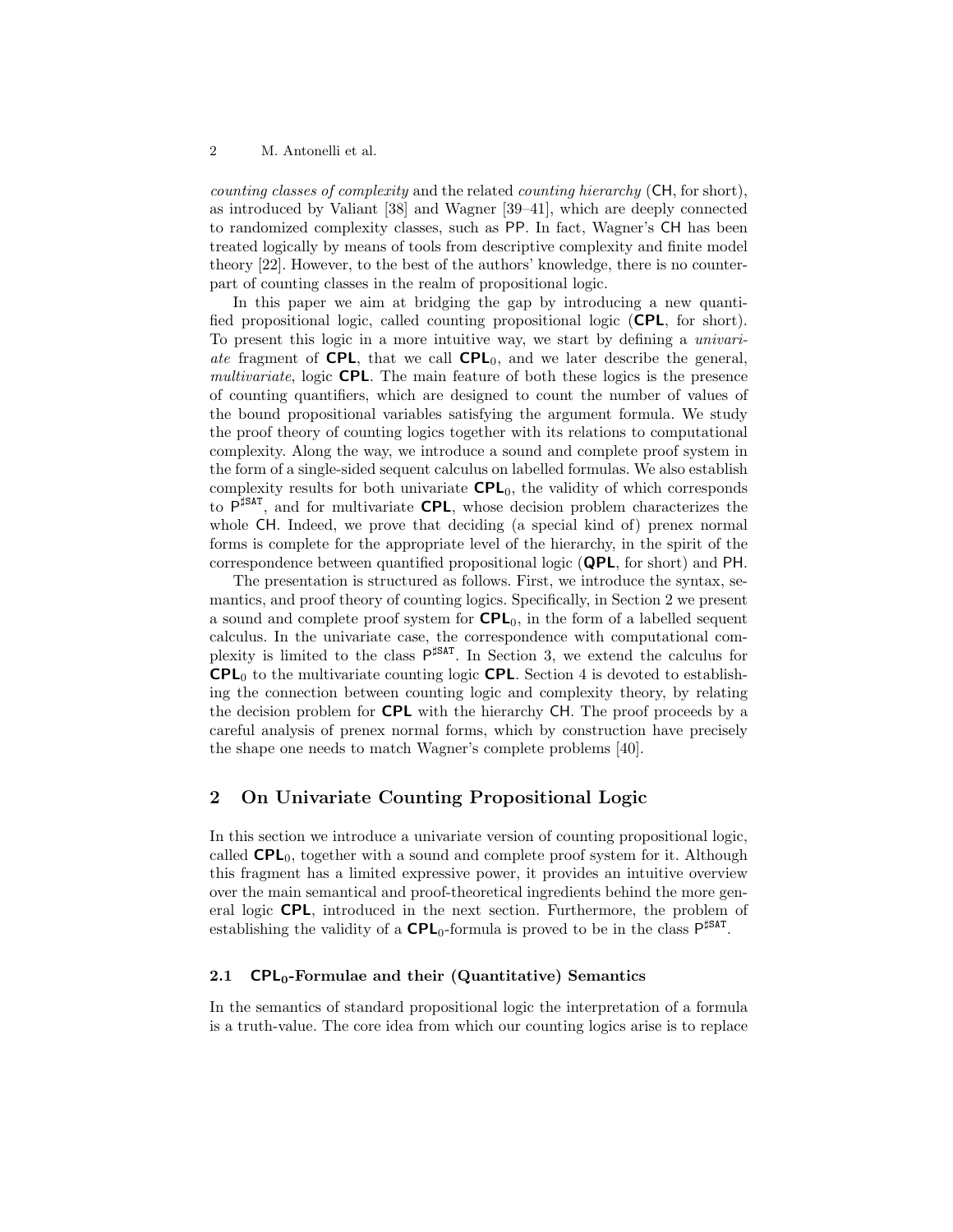this way of interpreting formulas by a more quantitative semantics: the interpretation of a formula will be the measurable set of all valuations that satisfy it. Specifically, since propositional formulas may have an arbitrary number of propositional values, a valuation can be taken as an element of  $2^{\omega}$ ; hence, given a formula of  $\mathsf{CPL}_0$ , call it A, we may take as its interpretation the set  $\llbracket A \rrbracket \subseteq 2^\omega$ <br>mode of all maps  $f \in 2^\omega$  "moking A true". Such sets can be easily seen to belong made of all maps  $f \in 2^{\omega}$  "making A true". Such sets can be easily seen to belong to the standard Borel algebra  $\mathcal{B}(2^{\omega})$  over  $2^{\omega}$ , thus yielding a genuinely quantitative semantics. In particular, atomic propositions are interpreted by cylinder sets [8] of the following form:

$$
Cyl(i) = \{ f \in 2^{\omega} \mid f(i) = 1 \}.
$$

and non-atomic propositions are naturally interpreted by relying on the standard  $\sigma$ -algebra operations of complementation, finite intersection and finite union.

Since a formula corresponds to a measurable set, it makes sense to enrich the language of propositional logic with new formulas expressing conditions on the measure of such sets. By adapting Wagner's notion of counting operator [40, 41, we introduce two quantifiers,  $\mathbf{C}^q$ ,  $\mathbf{D}^q$ , where q ranges over  $\mathbb{Q}_{[0,1]}$ , so that the formulas  $C<sup>q</sup>A$  and  $D<sup>q</sup>A$  express that A is satisfied by a given portion of all its possible interpretations. For example, the formula  $C^{\frac{1}{2}}A$  expresses the fact that A is satisfied by at least half of its valutations, namely A is true with probability at least  $\frac{1}{2}$ . Equally, the formula  $\mathbf{D}^{\frac{3}{4}}A$  expresses the fact that A is satisfied by *strictly* less than three-fourths of its valutations, meaning that the probability for A to be true is strictly smaller than  $\frac{3}{4}$ . Semantically, this amounts at respectively checking that  $\mu([\![A]\!]) \geq \frac{1}{2}$  and  $\mu([\![A]\!]) < \frac{3}{4}$ , where  $\mu$  is the standard Borel measure on  $\mathcal{B}(2^{\omega})$ .

**Definition 1 (Formulas of CPL<sub>0</sub>).** The formulas of  $\mathsf{CPL}_0$  are defined by the following grammar:

$$
A ::= \mathbf{i} \mid \neg A \mid A \land B \mid A \lor B \mid \mathbf{C}^q A \mid \mathbf{D}^q A
$$

where  $i \in \mathbb{N}$  and  $q \in \mathbb{Q}_{[0,1]}$ .

In the following, let  $\sigma(\mathscr{C})$  indicate the  $\sigma$ -algebra generated by the set of all n-cylinders, which is the smallest  $\sigma$ -algebra containing  $\mathscr C$  and which is Borel. Moreover, let  $\mu$  denote the standard cylinder measure over  $\sigma(\mathscr{C})$ , which can be defined as the unique measure on  $\sigma(\mathscr{C})$  such that  $\mu(\mathrm{Cyl}(i)) = \frac{1}{2}$ , see [8].

**Definition 2 (Semantics of CPL<sub>0</sub>).** For each formula A of  $\text{CPL}_0$  its interpretation is the measurable set,  $\llbracket A \rrbracket \in \mathcal{B}(2^{\omega})$ , inductively defined as follows:

$$
\begin{aligned}\n[\mathbf{i}] &= \text{Cyl}(i) & \text{[C}^q A \mathbb{]} = \begin{cases}\n2^{\omega} & \text{if } \mu([\![A]\!]) \ge q \\
\emptyset & \text{otherwise}\n\end{cases} \\
[\![A \wedge B] &= [\![A]\!] \cap [\![B]\!] & \text{[D}^q A \mathbb{]} = \begin{cases}\n2^{\omega} & \text{if } \mu([\![A]\!]) < q \\
\emptyset & \text{otherwise}\n\end{cases} \\
[\![A \vee B] &= [\![A]\!] \cup [\![B]\!] & \text{[D}^q A \mathbb{]} = \begin{cases}\n2^{\omega} & \text{if } \mu([\![A]\!]) < q \\
\emptyset & \text{otherwise}\n\end{cases}\n\end{aligned}
$$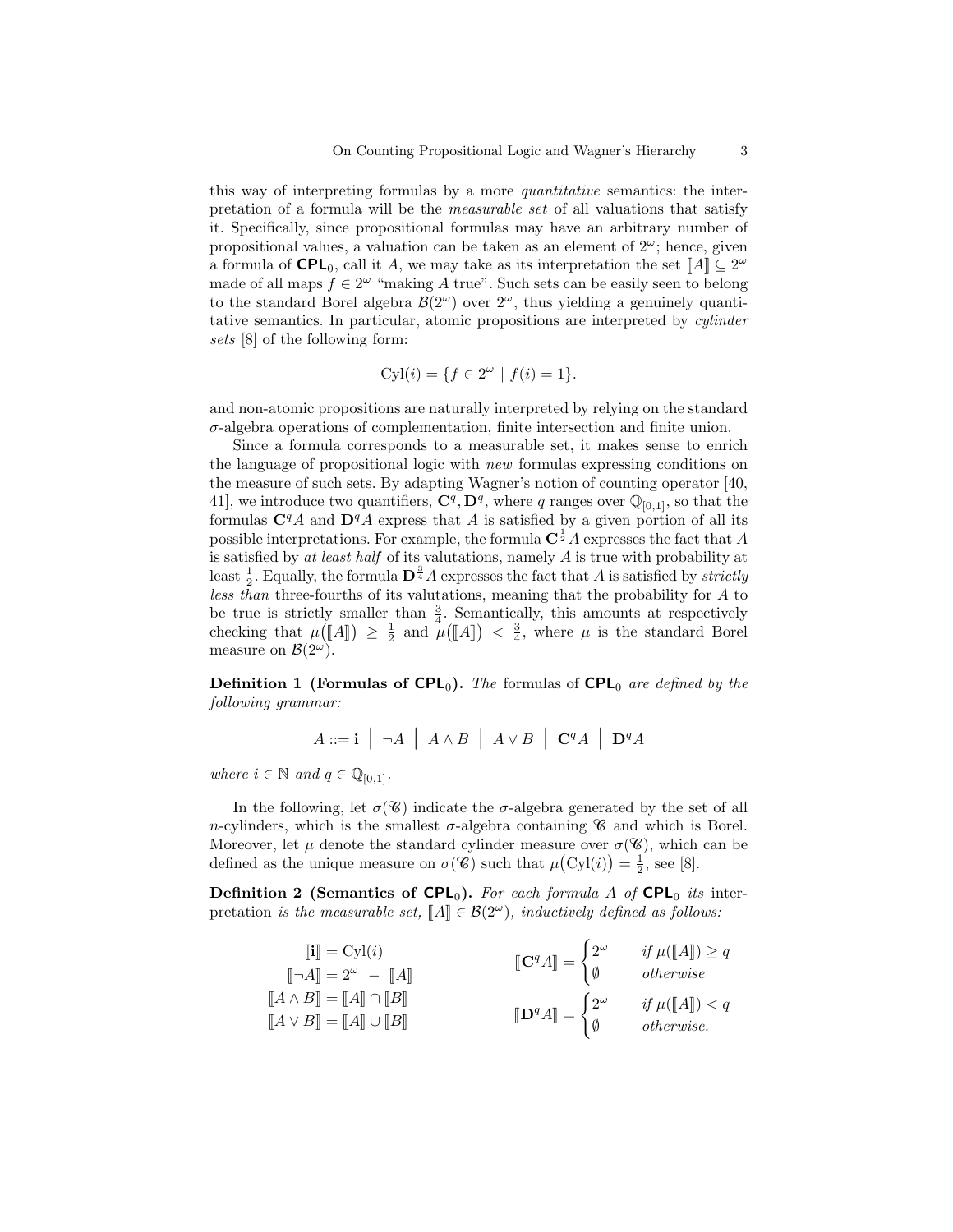Two **CPL**<sub>0</sub>-formulas, A and B, are said *logically equivalent*, noted  $A \equiv B$ , when  $\llbracket A \rrbracket = \llbracket B \rrbracket$ . A formula A is valid when  $\llbracket A \rrbracket = 2^{\omega}$ .

The two counting quantifiers are inter-definable, as can be easily shown semantically:

$$
\mathbf{C}^q A \equiv \neg \mathbf{D}^q A \qquad \qquad \mathbf{D}^q A \equiv \neg \mathbf{C}^q A. \tag{1}
$$

Observe that they are not dual in the sense of standard modal operators:  $\mathbf{C}^q A$ is not equivalent to  $\neg \mathbf{D}^q \neg A$ . Notably, using these quantifiers, it is even possible to express that a formula  $A$  is satisfied with probability *strictly greater than q* or with probability no smaller than q, as (resp.)  $\mathbf{D}^{1-q} \neg A$  and  $\mathbf{C}^{1-q} \neg A$ . The example below can help clarifying the intuitive meaning of the semantics of  $CPL<sub>0</sub>$ .

*Example 1.* Let us consider the counting formula  $C^{\frac{1}{2}}A$ , where  $A = B \vee C$ ,  $B = 0 \land \neg 1$  and  $C = \neg 0 \land 1$ . The two measurable sets, [B] and [C], both have measure  $\frac{1}{4}$  and are mutually disjoint. Hence,  $\mu([\![A]\!]) = \mu([\![B]\!]) + \mu([\![C]\!]) = \frac{1}{2}$ , which means that  $[\mathbf{C}^{\frac{1}{2}}A] = 2^{\omega}$ , and so the formula  $\mathbf{C}^{\frac{1}{2}}A$  is valid.

#### 2.2 The Proof Theory of  $\mathsf{CPL}_0$

We introduce a one-sided, single-succedent sequent calculus, and prove that it is sound and complete with respect to the semantics of  $\mathsf{CPL}_0$ . The language of this calculus is constituted by *labelled* formulas of the form  $\ell \rightarrow A$  or  $\ell \rightarrow A$ , where A and  $\beta$  are respectively a counting and a Boolean formula. Intuitively, a labelled formula  $\mathcal{B} \to A$  (resp.  $\mathcal{B} \leftarrow A$ ) is true when the set of valuations satisfying  $\ell$  is included in (resp. includes) the interpretation of A.

Definition 3 (Boolean Formulas). Boolean formulas are defined by the following grammar:

 $\beta, c ::= x_i \mid \top \mid \bot \mid \neg \beta \mid \beta \wedge c \mid \beta \vee c.$ 

where  $i \in \mathbb{N}$ . The interpretation of a Boolean formula  $\mathcal{b}$ ,  $\lbrack \lbrack \mathcal{b} \rbrack \rbrack \in \mathcal{B}(2^{\omega})$ , is inductively defined as follows:

| $\llbracket x_i \rrbracket = \text{Cyl}(i)$ | $\llbracket \neg \theta \rrbracket = 2^\omega \quad \llbracket \theta \rrbracket$                   |
|---------------------------------------------|-----------------------------------------------------------------------------------------------------|
| $\ \top\ =2^{\omega}$                       | $\llbracket \theta \wedge c \rrbracket = \llbracket \theta \rrbracket \cap \llbracket c \rrbracket$ |
| $\llbracket \perp \rrbracket = \emptyset$   | $[\![\theta \vee c]\!] = [\![\theta]\!] \cup [\![c]\!].$                                            |
|                                             |                                                                                                     |

Labelled formulas are defined as follows:

Definition 4 (Labelled Formula). A labelled formula is an expression of one of the forms  $b \rightarrow A$ ,  $b \leftarrow A$ , where b is Boolean formula and A is a counting formula. A labelled sequent is a sequent of the form  $\vdash L$ , where L is a labelled formula.

We also introduce a special class of formulas, that we call *external hypotheses*. Such formulas express semantic properties of Boolean formulas or conditions to be checked inside  $\mathcal{B}(2^{\omega})$ . In the following, we use  $\theta \models c$  as shorthand for  $\llbracket \theta \rrbracket \subseteq \llbracket c \rrbracket.$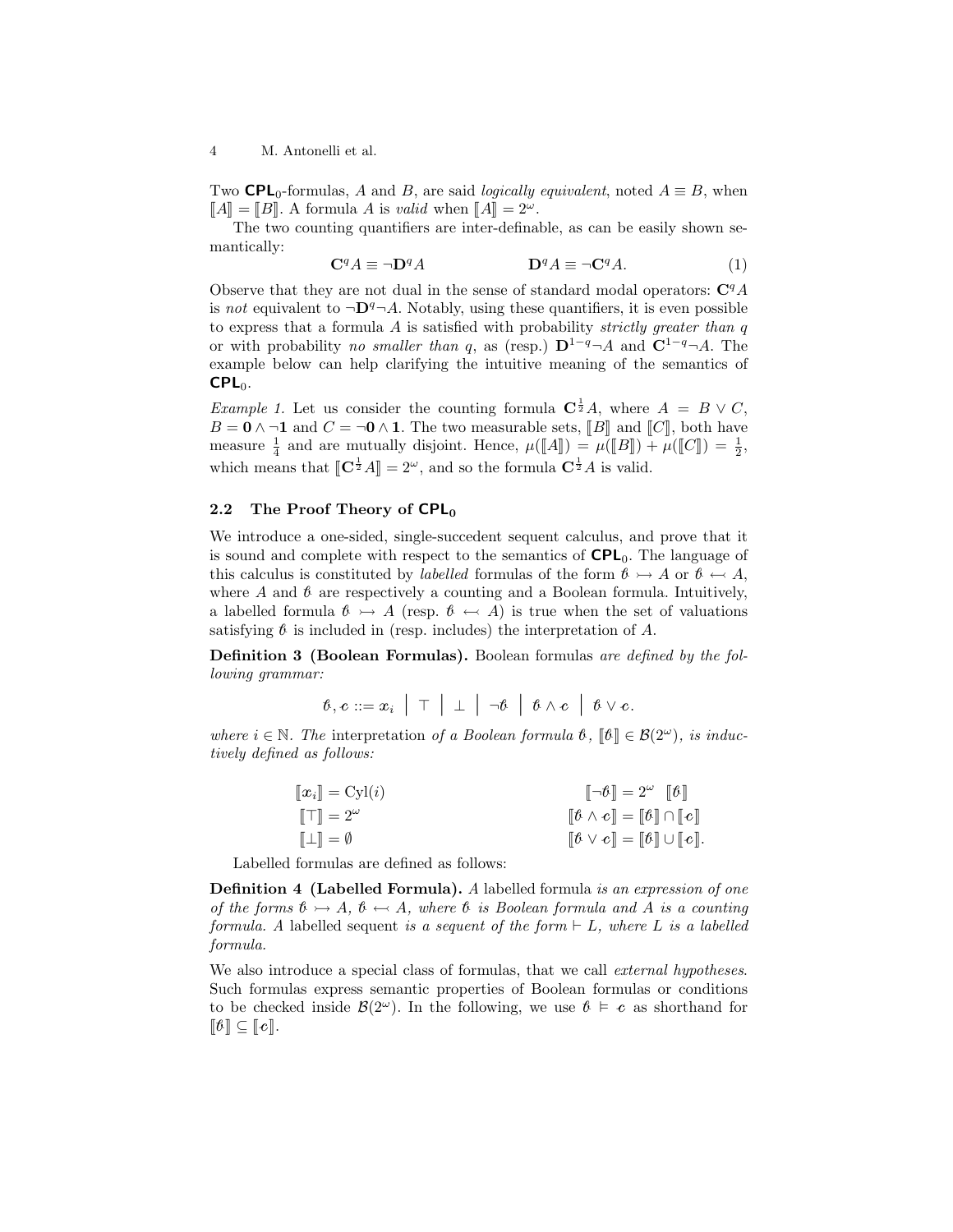**Definition 5 (External Hypothesis).** An external hypothesis is either an expression of the form  $\mathbf{t} \models \mathbf{c}$  or of the form  $\mu([\![\mathbf{t}]\!]) \triangleright q$ , where  $\triangleright \in \{\geq, >, \leq, <, =\},$  $\mathcal{b}, \mathbf{c}$  are Boolean formulas and  $q \in \mathbb{Q}_{[0,1]}$ .

The measure of the interpretation of a Boolean formula,  $\mu([\mathbf{b}])$ , can be related to the number  $\sharp \text{SAT}(\ell)$  of the valuations making  $\ell$  true as follows:

**Lemma 1.** For each Boolean formula  $\mathfrak b$  containing the propositional variables  $x_0, \ldots, x_{n-1}, \mu(\llbracket \theta \rrbracket) = \sharp \text{SAT}(\theta) \cdot 2^{-n}.$ 

*Proof.* Any valuation  $\theta$  :  $\{x_0, \ldots, x_{n-1}\}$   $\rightarrow$  2 is associated to a measurable set  $X(\theta) \in \mathcal{B}(2^{\omega})$  by letting  $X(\theta) = \{f \mid \forall_{i < n} f(i) = \theta(x_i)\} = \bigcap_{i=0}^{n-1} \text{Cyl}(i)^{\theta(x_i)}$ , where  $Cyl(i)^{\theta(x_i)}$  is  $Cyl(i)$  if  $\theta(x_i) = 1$  and  $\overline{Cyl(i)}$  otherwise. Observe that  $\mu(X(\theta)) =$  $2^{-n}$ . For any  $\theta$ , we have that  $[\![\theta]\!] = \bigcup_{\theta \in \theta} X(\theta)$  (this is easily checked by induction<br>on  $\theta$ ). Since for all distinct  $\theta$ ,  $\theta'$ ,  $X(\theta) \cap Y(\theta') = \emptyset$ , we conclude that  $\forall \theta \in \mathcal{F}(\theta)$ ,  $2^{-n}$ on  $\ell$ ). Since for all distinct  $\theta$ ,  $\theta'$ ,  $X(\theta) \cap X(\theta') = \emptyset$ , we conclude that  $\sharp$ SAT $(\ell) \cdot 2^{-n}$ =  $\sum_{\theta \in \theta} 2^{-n} = \sum_{\theta \in \theta} (\mu(X(\theta))) = \mu(\bigcup_{\theta \in \theta} X(\theta)) = \mu([\![\theta]\!]).$ 

The calculus is defined by the rules in Figure 1. Let  $\vdash_{\mathsf{CPL}_0} L$  indicate that  $\vdash L$ is derivable by the given rules. In Figure 2 we provide an example of derivation in  $\mathsf{CPL}_0$ .<sup>1</sup> The use of external hypotheses, that is, of genuinely semantic conditions, as premisses of syntactic rules might seem somehow unsatisfactory. However, such premisses do make sense from a computational viewpoint: they correspond to the idea that, when searching for a proof of a counting formula, one might need to call for an *oracle* for values of the form  $\mu([\mathbf{\ell}])$  (in fact, by Lemma 1,<br>on excels for  $\mathbf{HGL}(\mathbf{\ell})$ ). This intuition will be mode clean in the next wheretian an oracle for  $\sharp$ SAT $(\ell)$ ). This intuition will be made clear in the next subsection, where we discuss an algorithm for  $\text{CPL}_0$ -validity.

A labelled formula  $\mathcal{B} \rightarrowtail A$  (resp.  $\mathcal{B} \leftarrowtail A$ ) is valid, noted  $\models \mathcal{B} \rightarrowtail A$  (resp.  $\models$  $\mathcal{B} \leftarrow A$ , when  $\llbracket \mathcal{B} \rrbracket \subseteq \llbracket A \rrbracket$  (resp.  $\llbracket A \rrbracket \subseteq \llbracket \mathcal{B} \rrbracket$ ). A sequent  $\vdash L$  is valid when  $\models L$ . As anticipated, the proof system just introduced is sound and complete with respect to the semantics of  $\mathsf{CPL}_0$ : a labelled formula is valid if and only if it is provable. Soundness can be established by a standard induction on the derivation height. The proof of completeness is less straightforward and described in full detail in [1,  $\S$  A.2. The fundamental ingredient is the introduction of a *decomposition relation* between finite sets of sequents, which allows one to decompose the validity of a complex statement (for example,  $\mathcal{B} \rightarrow A \vee B$ ) into that of a finite set of less complex statements (such as,  $c \rightarrow A$ ,  $d \rightarrow B$ , given that  $b \models c \vee d$  holds). One can show then that a complex valid sequent is decomposable into a finite set of non-decomposable valid sequents, and, from the provability of the latter, climb back to the validity of the original sequent using the rules of  $\mathsf{CPL}_0$ .

**Proposition 1.**  $\models L$  holds if and only if  $\models$ <sub>CPL0</sub> L holds

<sup>&</sup>lt;sup>1</sup> Observe that the last four counting rules in Fig. 1 make an *arbitrarily chosen* label  $\theta$ appear in the conclusion. Intuitively, this is coherent with the semantics of counting formulas, which are interpreted as either  $2^{\omega}$  or  $\emptyset$ , which are (resp.) superset or subset of any given set.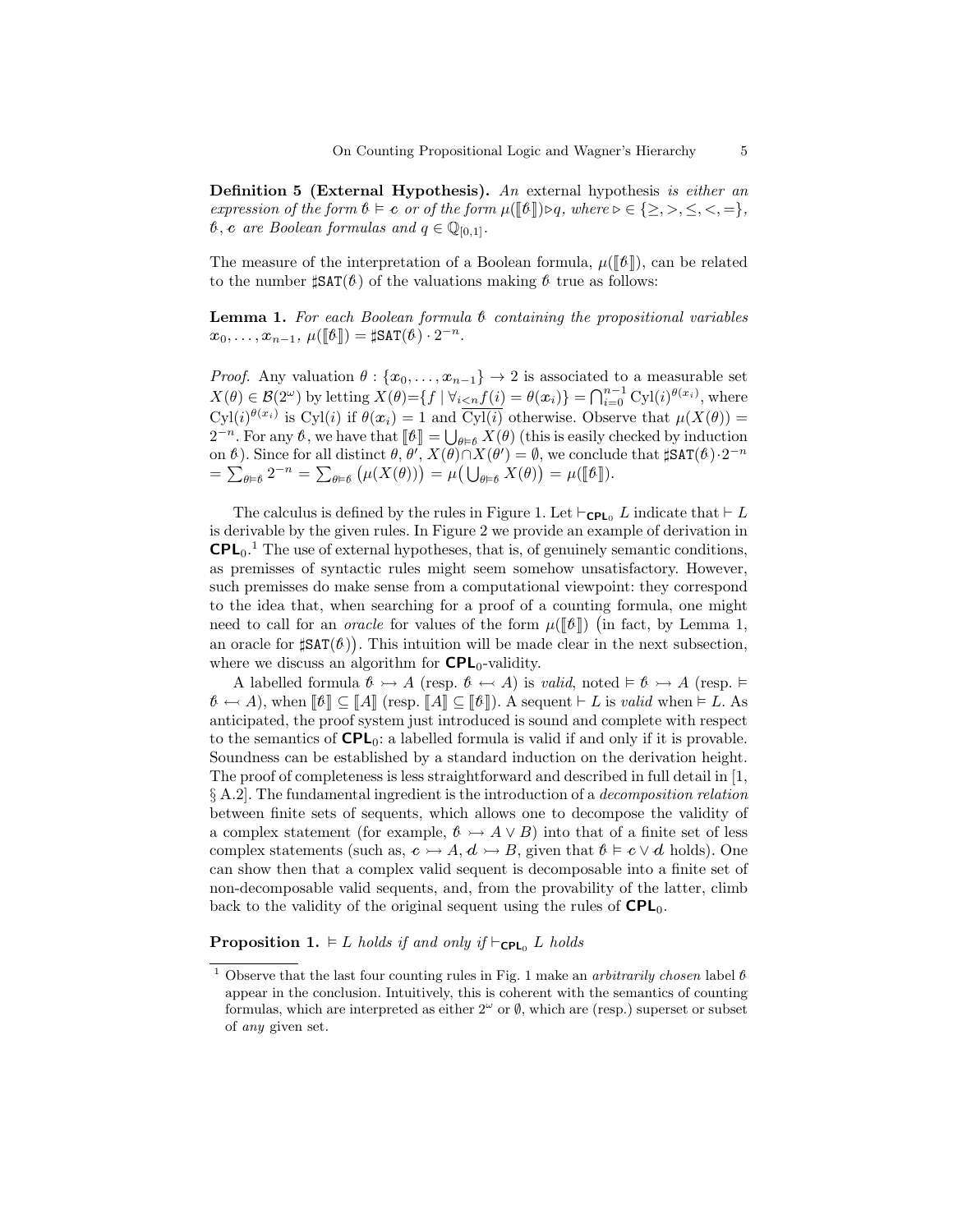

Fig. 1. Proof System for CPL<sub>0</sub>



Fig. 2. Derivation of  $\vdash \top \rightarrowtail \mathbf{C}^{\frac{1}{2}}((\mathbf{0} \wedge \neg \mathbf{1}) \vee (\neg \mathbf{0} \wedge \mathbf{1}))$  in CPL<sub>0</sub>

## 2.3 CPL<sub>0</sub>-Validity is in  $P^{\sharp\text{SAT}}$

As suggested before, a proof that a quantified formula like  $C<sup>q</sup>A$  or  $D<sup>q</sup>A$  is valid can be seen as obtained by invoking an oracle, which provides a suitable measurement  $\mu(\llbracket \theta \rrbracket)$ , for a Boolean formula  $\theta$ . As shown by Lemma 1, these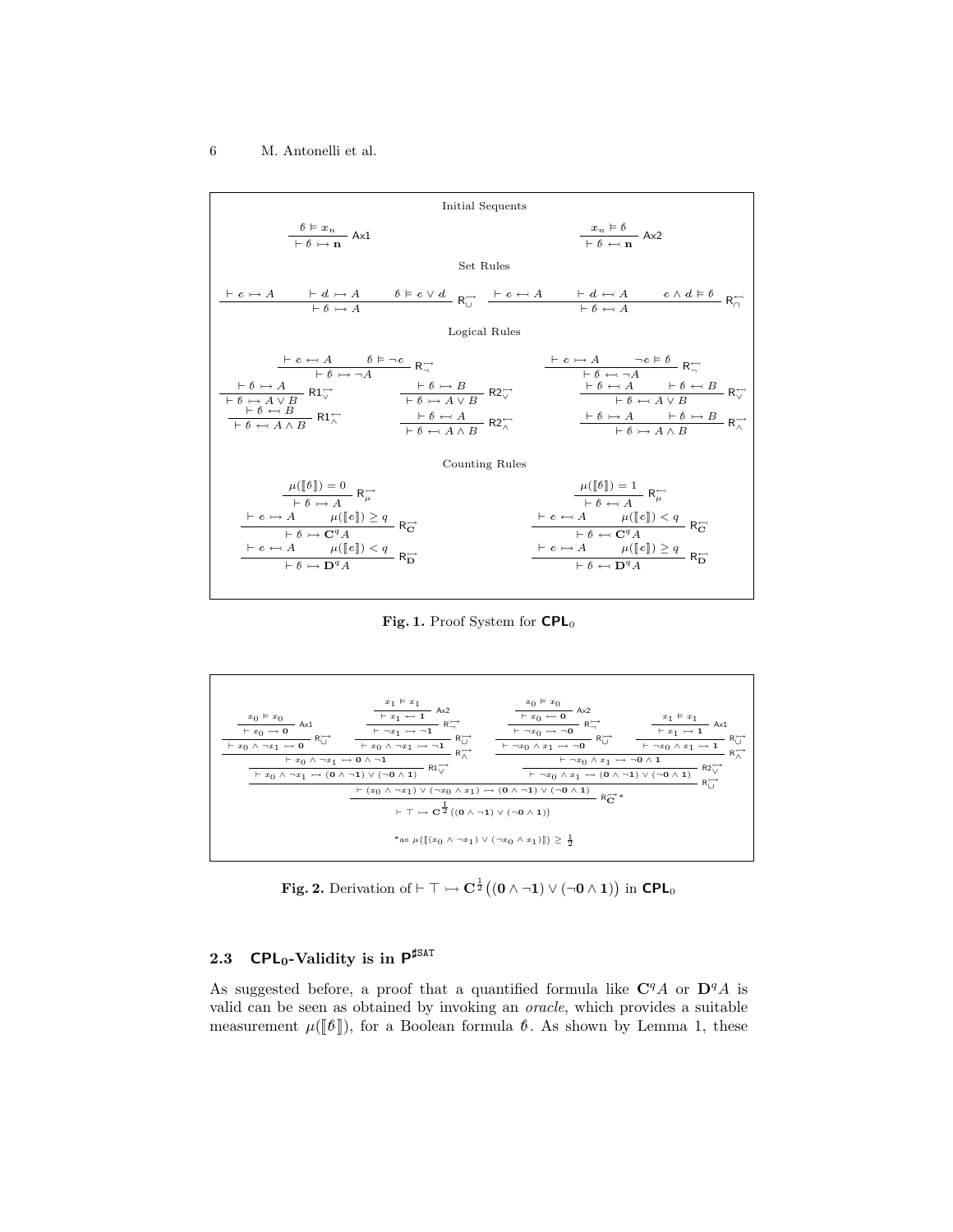measurements correspond to actually counting the number of valuations satisfying the corresponding formula. It is possible to make this intuition precise by showing that, in  $\mathsf{CPL}_0$ , validity can be decided by a polytime algorithm having access to an oracle for the problem  $\sharp$ SAT of counting the models of a Boolean formula.

A formula of  $\mathsf{CPL}_0$ , call it A, is said to be *closed* if it is either of the form  $\mathbf{C}^q B$  or  $\mathbf{D}^q B$  or it is a negation, conjunction, or disjunction of closed formulas. It can be easily checked by induction on the structure of closed formulas that for any closed A, either  $\llbracket A \rrbracket = 2^{\omega}$  or  $\llbracket A \rrbracket = \emptyset$ . We define, by mutual recursion, two polytime algorithms Bool and Val: for each formula A of  $\mathsf{CPL}_0$ , Bool(A) computes a Boolean formula  $\mathcal{B}_A$  such that  $\llbracket A \rrbracket = \llbracket \mathcal{B}_A \rrbracket$ , and, for all closed formula A,  $Val(A) = 1$  if and only if  $\llbracket A \rrbracket = 2^{\omega}$  and  $Val(A) = 0$  if and only if  $\llbracket A \rrbracket = \emptyset$ . The two algorithms are defined in Figure 3. Notice that the algorithm Val makes use of a  $\sharp$ SAT oracle.

We recall that the class  $P^{\sharp\text{SAT}}$  is made of those problems which can be decided in polytime having access to a  $\sharp$ SAT oracle. One can easily be convinced that the algorithms Bool and Val both belong to  $P^{\sharp SAT}$ , which leads to the following:

Proposition 2.  $\mathsf{CPL}_0\text{-}\text{validity}$  is in  $P^{\sharp\mathsf{SAT}}$ .

```
Bool(n) = x_n\text{Bool}(A_1 \wedge A_2) = \text{Bool}(A_1) \wedge \text{Bool}(A_2)\text{Bool}(A_1 \vee A_2) = \text{Bool}(A_1) \vee \text{Bool}(A_2)Bool(\neg A_1) = \neg Bool(A_1)Bool({\bf C}^qA_1)={\tt Val}({\bf C}^qA_1)Bool(\mathbf{D}^q A_1) = \texttt{Val}(\mathbf{D}^q A_1)Val(A_1 \wedge A_2) = Val(A_1) AND Val(A_2)Val(A_1 \vee A_2) = Val(A_1) \text{ } OR \text{ } Val(A_2)Val(\neg A_1) = NOT Val(A_1)\text{Val}(\mathbf{C}^qA_1) = \text{let } \theta = \text{Bool}(A_1) \text{ in }let n = \sharp \text{Val}(\theta) in
                                                                                                                                        \frac{\sharp \texttt{SAT}(\mathbf{\theta})}{2} \geq q\overline{2^n}\texttt{Val}(\mathbf{D}^qA_1) = \text{ let } \mathbf{\theta} = \texttt{Bool}(A_1) \text{ in }let n = \sharp \text{Val}(b) in
                                                                                                                                        \sharpSAT(\ell)\frac{a}{2^n} < qwhere \text{dVal}(\theta) is the number of propositional variables in \theta.
```
Fig. 3. Bool $(\cdot)$  and Val $(\cdot)$ 

## 3 On Multivariate Counting Propositional Logic

In this section we introduce propositional counting logic **CPL**, which extends counting quantifiers to a multivariate case, as discussed below. In Section 4 it will be shown that this logic yield a characterization of the full counting hierarchy.

As it is well-known, counting problems are not restricted to those in  $P^{\sharp\text{SAT}}$ . For instance, one can consider problems concerning relations between valuations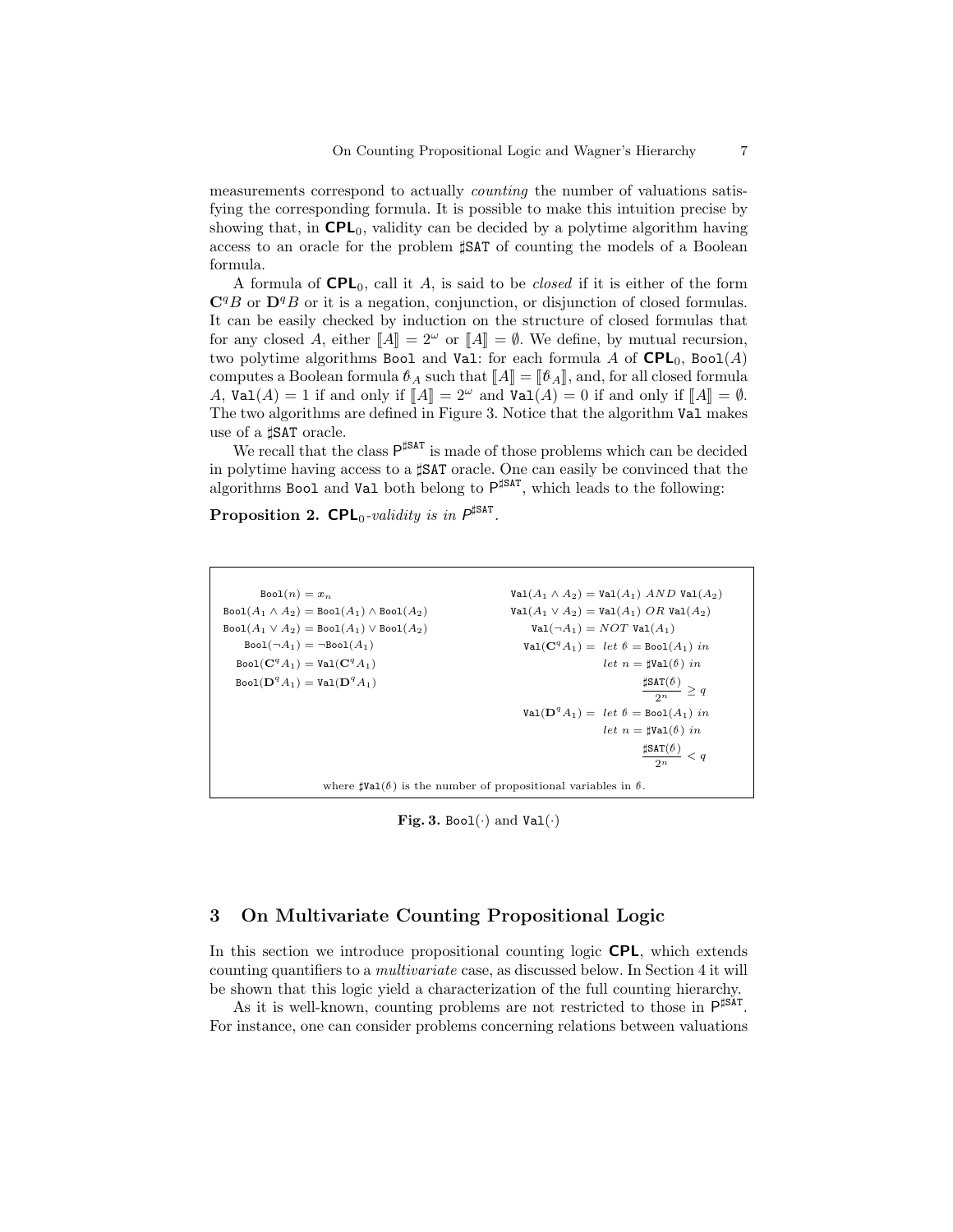of different groups of variables, like MajMajSAT [7, 25, 26]. Given a formula A of PL containing two disjoint sets x and y of variables, this problem asks whether for at least half of the valuations of x, at least half of the valuations of y makes A true.

To express these kinds of problems, we will consider a language in which propositional atoms and counting quantifiers are *named* (we use  $a, b, c, \ldots$  for names); counting quantifications, indicated as  $\mathbf{C}_a^q A$  or  $\mathbf{D}_a^q A$ , now depend on the number of valuations of propositional atoms with name a satisfying A.

Definition 6 (Formulas of CPL). The formulas of CPL are defined by the following grammar:

$$
A ::= \mathbf{i}_a \mid \neg A \mid A \land B \mid A \lor B \mid \mathbf{C}_a^q A \mid \mathbf{D}_a^q A
$$

where  $i \in \mathbb{N}$ , a is a name, and  $q \in \mathbb{Q}_{[0,1]}$ .

Named quantifiers,  $\mathbb{C}_a^q$  and  $\mathbb{D}_a^q$ , bind the occurrences of the name a in A. Given a formula A of **CPL**, we let  $FN(A)$  indicate the set of names occurring free (i.e. not bound) in A.

Names can be used to distinguish between distinct groups of propositional variables. For example, the propositional formula  $F = (x_1 \vee y_1) \wedge (x_2 \vee y_2)$ , containing two groups of variables  $\mathbf{x} = \{x_1, x_2\}$  and  $\mathbf{y} = \{y_1, y_2\}$ , can be expressed in CPL using two distinct names  $a, b$  as  $G = (\mathbf{1}_a \vee \mathbf{1}_b) \wedge (\mathbf{2}_a \vee \mathbf{2}_b)$ . Since the intuitive meaning of  $C_a^qA$  is that A is true in at least q of the valuations of the variables with name a, we can take the **CPL**-formula  $C_a^{\frac{1}{2}} C_b^{\frac{1}{2}} G$  as expressing the MajMajSAT problem for  $F$  (which happens to have a positive answer, in this case).

While the formulas  $\mathbf{C}_a^q A$  and  $\mathbf{D}_a^q A$  have a rather intuitive meaning, the semantics of **CPL**-formulas is slightly subtler than in the case of  $\mathsf{CPL}_0$ . The interpretation of a formula A now depends on the choice of a finite set of names  $X \supseteq \text{FN}(A)$ , and consists in a measurable set  $\llbracket A \rrbracket_X$  belonging to the Borel algebra  $\mathcal{B}((2^{\omega})^X)$ . Hence, the quantifiers  $\mathbf{C}_a^q$  and  $\mathbf{D}_a^q$  must correspond to operations allowing one to pass from  $\mathcal{B}((2^{\omega})^{X\cup\{a\}})$  to  $\mathcal{B}((2^{\omega})^{X})$ . To define such operations we need the following technical notion: given two disjoint finite sets of names X, Y, for any  $f \in (2^{\omega})^X$ , and  $\mathcal{X} \subseteq (2^{\omega})^{X \cup Y}$ , the f-projection of X is the set  $\Pi_f(\mathcal{X}) = \{g \in (2^{\omega})^Y \mid f + g \in \mathcal{X}\} \subseteq (2^{\omega})^Y$ , where  $(f + g)(\alpha)$  is  $f(\alpha)$ , if  $\alpha \in X$ and  $g(\alpha)$  if  $\alpha \in Y$ .

Definition 7 (Semantics of CPL). For each formula A of CPL, and finite set of names such that  $X \supseteq \text{FN}(A)$ , the interpretation of  $A$ ,  $\llbracket A \rrbracket_X \subseteq (2^{\omega})^X$ , is<br>inductively defined as follows: inductively defined as follows:

| $[\![\mathbf{C}_a^q A]\!]_X = \{f \mid \mu(\Pi_f([\![A]\!]_{X \cup \{a\}})) \geq q\}$ |
|---------------------------------------------------------------------------------------|
| $[\![\mathbf{D}_a^q A]\!]_X = \{f \mid \mu((\![A]\!]_X \cup \{a\}) ) < q\}.$          |
|                                                                                       |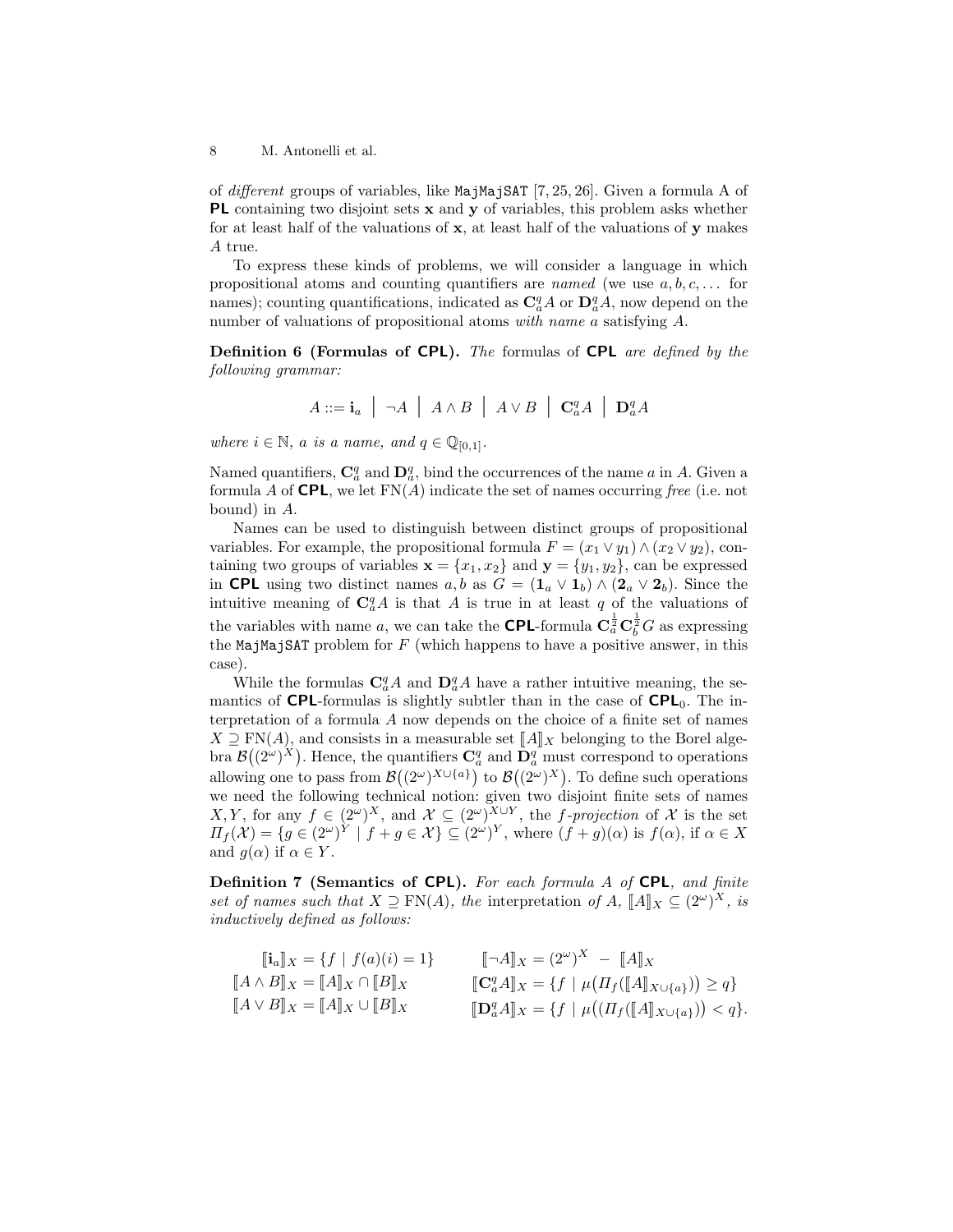That all sets  $\llbracket A \rrbracket_X$  are measurable, namely that  $\llbracket A \rrbracket_X \in \mathcal{B}((2^{\omega})^X)$ , is not an obvious feet (or it erugially relies on some properties of f projections), and is obvious fact (as it crucially relies on some properties of f-projections), and is proved in detail in  $[1, \S 4]$ . Logical equivalence in **CPL** is defined relatively to a set of names X, by letting  $A \equiv_X B$  if and only if  $FN(A), FN(B) \subseteq X$  and  $[[A]]_X = [[B]]_X.$ 

Similarly to what has been shown in the previous section, one can introduce a sound and complete labelled calculus for CPL. In this case, labelled formulas involve a named Boolean formula (i.e, built from named Boolean variables, such as  $x_i^a$ ). Sequents are of the form  $\vdash^X L$ , with  $FN(L) \subseteq X$ . Most rules of **CPL** are straightforward generalizations of those for  $\mathsf{CPL}_0$ , except for the counting rules, which are understandably more complex (see the example in Figure 4), and rely on the notion of  $a$ -decomposition for Boolean formulas.<sup>2</sup> In spite of this involved definition, soundness and completeness for this calculus can be still proved generalizing the corresponding arguments for  $\mathsf{CPL}_0$ .



Fig. 4. Example of Counting Rule Schema for CPL

## 4 Relating CPL to the Counting Hierarchy

We have already seen that the problem MajMajSAT, which is complete for  $CH_2$  = PP<sup>PP</sup>, is "captured" by formulas of the form  $C_a^q C_b^r A$ , where A is quantifierfree. We will extend this result to all levels of CH by considering CPL-formulas containing an arbitrary number of counting quantifiers. We will proceed in three steps. First, we will show that any formula of **CPL** can be put in *prenex normal* form, that is, that all counting quantifiers can be moved at top-level. Next, we will prove that the **D** quantifier, which has no counterpart in Wagner's problems, can be eliminated. Finally, using Wagner's Theorem [40], we will show that prenex formulas with k nested C-quantifiers characterize the level k of  $CH$ .

<sup>&</sup>lt;sup>2</sup> Given a named Boolean formula  $\ell$ , with free names in  $X \cup \{a\}$ , an a-decomposition of  $\theta$  is any Boolean formula  $c = \sqrt{\frac{k-1}{\epsilon_0}} d_i \wedge e_i$  such that: (i)  $\llbracket c \rrbracket_{X \cup \{a\}} = \llbracket \theta \rrbracket_{X \cup \{a\}}$ <br>(ii)  $\mathbb{E}N(d) \subset \llbracket c \rrbracket$  and  $\mathbb{E}N(e) \subset Y$  (iii) if  $i \neq i$  then  $\llbracket e \rrbracket$  of  $e \rrbracket$  and  $\mathbb{E}N(e)$ (ii)  $\text{FN}(d_i) \subseteq \{a\}$  and  $\text{FN}(e_i) \subseteq X$ , (iii) if  $i \neq j$ , then  $[\![e_i]\!]_X \cap [\![e_j]\!]_X = \emptyset$ . It can be shown that any Boolean formula  $\hat{b}$ , with FN( $\hat{b}$ )  $\subseteq X \cup \{a\}$  admits an adecomposition. For further details, see [1, § 4]. The complete proof system for CPL is presented in [1, § B.2].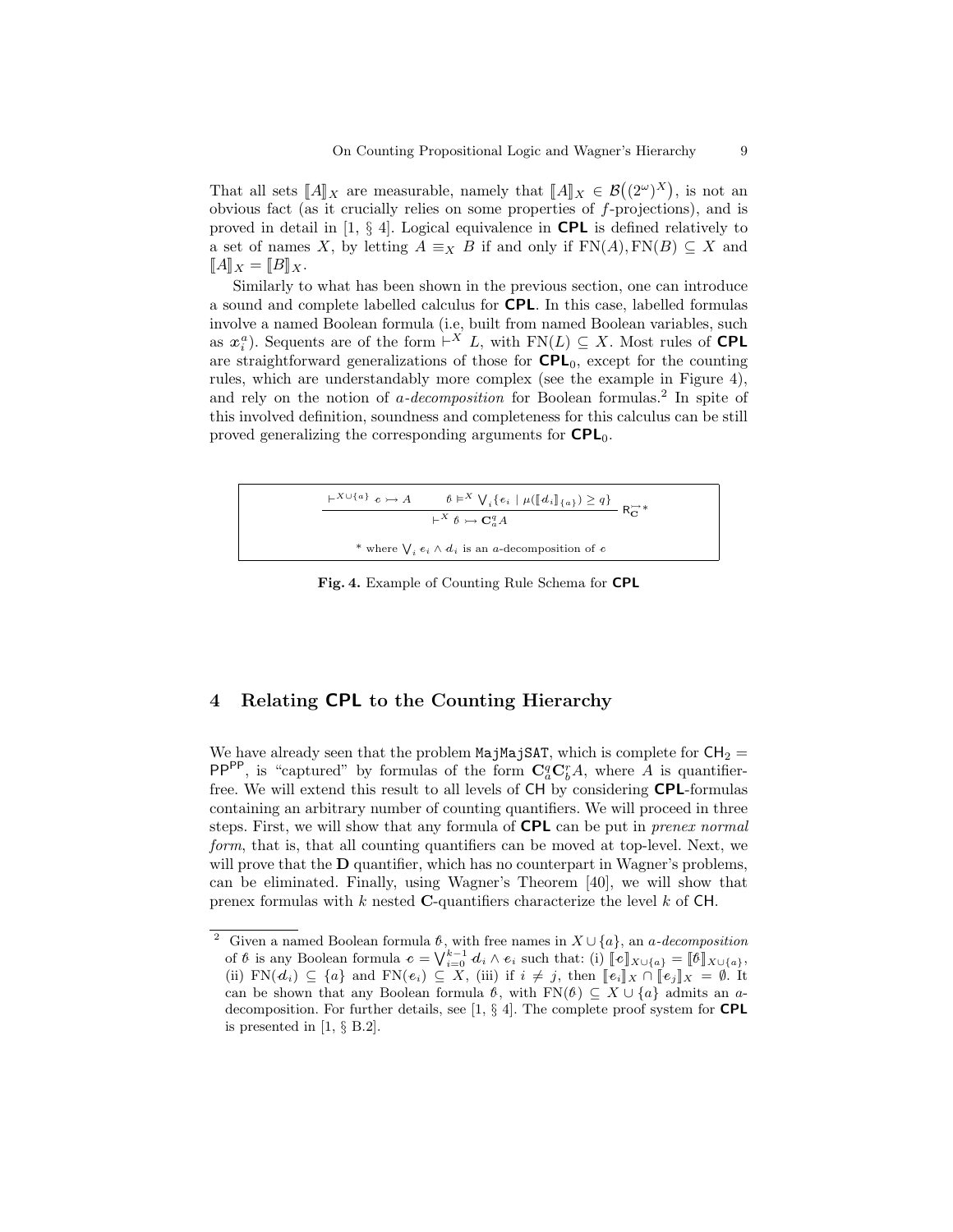#### 4.1 On Wagner's Counting Hierarchy

The existence of deep and mutual interactions between classical propositional logic and computational complexity is well-known. For instance, checking the satisfiability of PL-formulas is the paradigmatic NP-complete problem [11], while the subclass of all tautologies is coNP-complete. When switching to QPL, these classes are even captured by a single logical concept: already in the early 1970s, Meyer and Stockmeyer defined PH, and proved that each level of the hierarchy is characterized by the validity of prenex QBF with the corresponding number of quantifier alternations [27, 28, 35, 42, 10].

Nevertheless, if we move to a probabilistic framework, such a plain correspondence seems lost, as no analogous *logical* counterpart has yet been found for the counting complexity classes and hierarchy, introduced from the 1970s on by Valiant [38] and Wagner [39–41]. Specifically, CH was presented in 1986 (actually by both Wagner and Parberry and Schnitger [33]) as the counting analogous to PH, which is inadequate to characterize problems in which counting is involved. The hierarchy CH is defined similarly to PH, but with PP in place of NP, i.e. by letting  $CH_0 = P$  and  $CH_{n+1} = PP^{CH_n}$ . Actually, the original characterization in [40] is in terms of alternating (counting and standard) quantifiers, where Wagner's counting operator is capable of expressing also standard quantification. In [40], beyond introducing CH, the author also considers canonical complete problems for each level of the hierarchy.

In the rest of this section we will relate such results to **CPL**, showing that the validity of the formulas of CPL yields a new family of complete problems for  $CH_n$ , hence providing a logical characterization of CH.

#### 4.2 Prenex Normal Forms

Let us introduce prenex normal forms in the language of **CPL**:

**Definition 8 (PNF).** A formula of **CPL** is an n-ary prenex normal form (or simply a prenex normal form, PNF for short) if it can be written as  $\Delta_1 \dots \Delta_n A$ , where, for every  $i \in \{1, ..., n\}$ ,  $\Delta_i$  is either  $\mathbf{C}_a^q$  or  $\mathbf{D}_a^q$  (for arbitrary a and q), and A is quantifier-free. The formula A is said to be the matrix of the PNF.

To convert a formula of CPL into an equivalent PNF, some intermediate lemmas are needed.<sup>3</sup> Preliminarily, notice that for every formula A of **CPL**, name a, and finite set X, such that  $FN(A) \subseteq X$  and  $a \notin X$ , if  $q = 0$ , then  $[\![\mathbf{C}_a^q A]\!]_X = (2^{\omega})^X$ and  $[\![\mathbf{D}_a^q A]\!]_X = \emptyset^X.$ <br>The lemma hole

The lemma below shows that counting quantifiers occurring inside any conjunction or disjunction can be extruded from it.

**Lemma 2.** Let  $a \notin FN(A)$  and  $q > 0$ . Then, for every X such that  $FN(A) \cup$  $FN(B) \subseteq X$  and  $a \notin X$ , the following equivalences hold:

| $A \wedge \mathbf{C}_{a}^{q} B \equiv_{X} \mathbf{C}_{a}^{q}(A \wedge B)$ | $A \vee \mathbf{C}_{a}^{q} B \equiv_{X} \mathbf{C}_{a}^{q} (A \vee B)$ |
|---------------------------------------------------------------------------|------------------------------------------------------------------------|
| $A \wedge \mathbf{D}_a^q B \equiv_X \mathbf{D}_a^q (\neg A \vee B)$       | $A \vee D_a^q B \equiv_X D_a^q (\neg A \wedge B).$                     |

 $3$  Their proofs can be found in [1,  $\S$  C].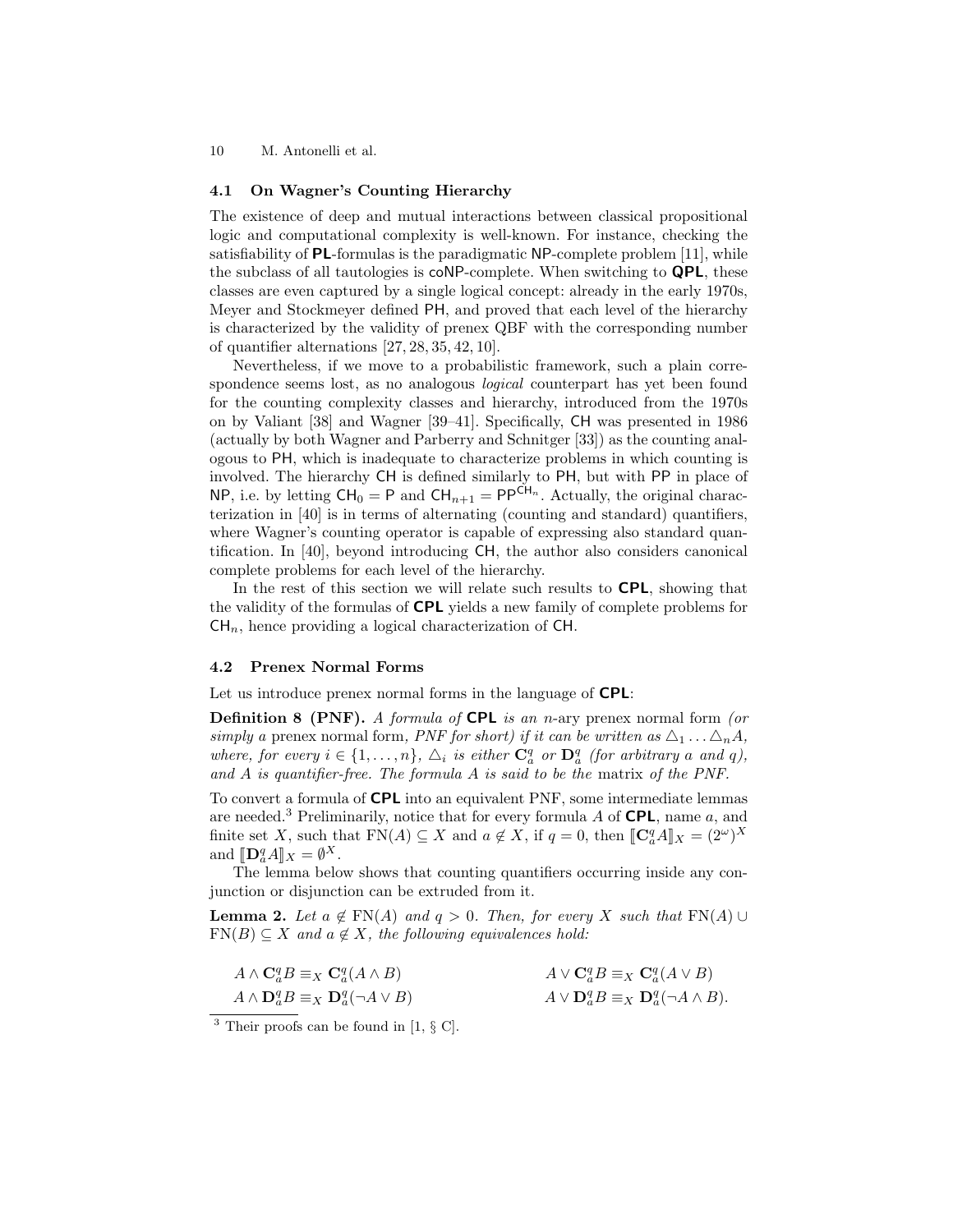Remarkably, a corresponding lemma does not hold for  $\mathsf{CPL}_0$ , due to the impossibility of *renaming* variables (on which Lemma 2 relies).

We then consider negation. In this case, the inter-definability of  $\mathbb{C}^q$  and  $\mathbb{D}^q$ in  $\text{CPL}_0$  (Equation 1) can be generalized to  $\text{CPL}$ , and this allows one to get rid of negations which lie between any occurrences of a counting quantifier and the formula's root.

**Lemma 3.** For every  $q \in \mathbb{Q}_{[0,1]}$ , name a, and X such that  $FN(A) \subseteq X \cup \{a\}$ , and  $a \notin X$ ,  $\neg \mathbf{D}_a^q A \equiv_X \mathbf{C}_a^q A$  and  $\neg \mathbf{C}_a^q A \equiv_X \mathbf{D}_a^q A$  hold.

Therefore, using Lemma 2 and Lemma 3, we can conclude that every formula of CPL can be put in PNF, as desired.

Proposition 3. For every formula A of CPL there is a PNF B, such that for every X with FN(A)∪FN(B)  $\subseteq$  X,  $A \equiv_X B$  holds. Moreover, B can be computed in polynomial time from A.

#### 4.3 Positive Prenex Normal Forms

Reducing formulas to PNF is close to what we need, but there is one last step to make, namely getting rid of the quantifier D, which does not have any counterpart in Wagner's construction. In other words, we need to reduce CPL-formulas to prenex normal forms of a special kind:

**Definition 9 (PPNF).** A formula of **CPL** is said to be a positive prenex normal form  $(PPNF, for short)$  when it is both PNF and  $D$ -free.

The gist to convert formulas into (equivalent) PPNF, consists in two main steps: (i) converting each instance of  **into one of**  $**C**$ **, using Lemma 3, and (ii)** applying the lemma below which states that C enjoys a specific, weak form of self duality, to push the negation inside the matrix.

**Lemma 4 (Epsilon Lemma).** For every formula A of **CPL** and  $q \in \mathbb{Q}_{[0,1]}$ , there is a  $p \in \mathbb{Q}_{[0,1]}$  such that, for every X with  $FN(A) \subseteq X$  and  $a \notin X$ :  $\neg \mathbf{C}_a^q A \equiv_X \mathbf{C}_a^p \neg A$ . Moreover, p can be computed from q in polynomial time.

*Proof (Sketch<sup>4</sup>)*. Let  $\mathcal{B}_A$  be a Boolean formula satisfying  $[\![A]\!]_{X \cup \{a\}} = [\![\mathcal{B}_A]\!]_{X \cup \{a\}}$ ,  $a$ -decomposable as  $\bigvee_i^n d_i \wedge e_i$ , and let  $k$  be maximum such that  $x_k^a$  occurs in  $\mathcal{B}_A$ . Let  $[0,1]_k$  be the set of those rational numbers  $r \in [0,1]$  which can be written as a finite sum of the form  $\sum_{i=0}^{k} b_i \cdot 2^i$ . For all  $i \in \{0, \ldots, n\}$ ,  $\mu(\llbracket d_i \rrbracket_{\{a\}}) \in [0, 1]_k$ ,<br>where  $b_i \in \{0, 1\}$ , and for all  $f : X \to 2^{\omega}$ , also  $\mu(\Pi_f(\llbracket A \rrbracket_{X \cup \{a\}})) \in [0, 1]_k$ . Let now  $\epsilon$  be  $2^{-(k+1)}$  if  $q \in [0,1]_k$  and  $q \neq 1$ ,  $\epsilon$  be  $2^{-(k+1)}$  if  $q = 1$  and let  $\epsilon = 0$  if  $q \notin [0,1]_k$ . In all cases,  $q + \epsilon \notin [0,1]_k$  so, by means of some simple computation, it is possible to conclude that  $[\![\neg \mathbf{C}_a^q A]\!]_X = [\![\mathbf{C}_a^{1-(q+\epsilon)} \neg A]\!]_X.$ 

Actually, the value of p is very close to  $1 - q$ , the difference between the two being easily computable from the formula A. So, any negation occurring in the counting prefix of a PNF formula, can be pushed back into the matrix.

<sup>4</sup> For full details, see [1, Lemma 13].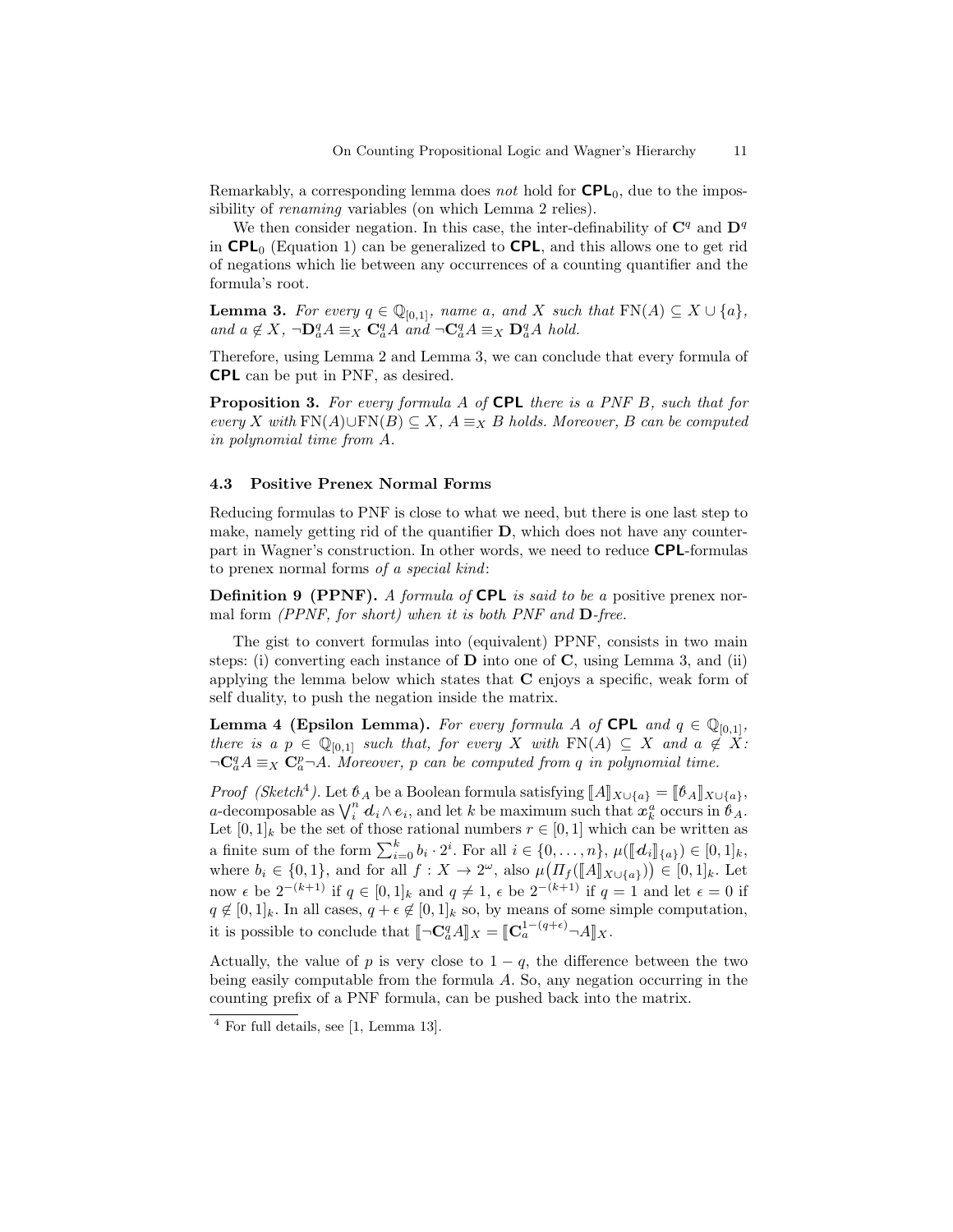**Proposition 4.** For every formula A of CPL there is a PPNF B such that for every X, with  $FN(A) \cup FN(B) \subseteq X$ ,  $A \equiv_X B$  holds. Moreover, B can be computed from A in polynomial time.

#### 4.4 CPL and the Counting Hierarchy

As anticipated, in [40] Wagner not only introduced his counting operator and hierarchy, but also defined complete problems for each level of CH. Below, we present a slightly weaker version of Wagner's Theorem [40, pp. 338-339], which perfectly fits our needs.

Suppose  $\mathcal L$  to be a subset of  $S^n$ , where S is a set, that  $1 \leq m < n$ , and that  $b \in \mathbb{N}$ . We define  $\mathbf{C}_m^b \mathcal{L}$  as the following subset of  $S^{n-m}$ :

$$
\{(a_n,\ldots,a_{m+1}) \mid \#(\{(a_m,\ldots,a_1) \mid (a_n,\ldots,a_1) \in \mathcal{L}\}) \geq b\}.
$$

Let  $T$  and  $F$  indicate the usual true and false formulas of  $PL$ . For any natural number  $n \in \mathbb{N}$ , let  $\mathcal{T} \mathcal{T}^n$  be the subset of  $PL^{n+1}$  containing all tuples in the form  $(A, t_1, \ldots, t_n)$ , where A is a propositional formula in CNF with at most n free variables, and  $t_1, \ldots, t_n \in \{T, F\}$  render A true. Finally, for every  $k \in \mathbb{N}$ , we denote as  $W^k$  the language consisting of all (binary encodings of) tuples of the form  $(A, m_1, \ldots, m_k, b_1, \ldots, b_k)$  such that  $A \in \mathbf{C}_{m_1}^{b_1} \cdots \mathbf{C}_{m_k}^{b_k} \mathcal{T} \mathcal{F}^{\sum m_i}$ .

**Theorem 1 (Wagner, Th.7 [40]).** For every k, the language  $W^k$  is complete for  $\mathsf{CH}_k$ .

Observe that elements of  $W^k$  can be seen as alternative representations for PPNF formulas of **CPL**, once any  $m_i$  is replaced by  $\min\{1, \frac{m_i}{2^{b_i}}\}$ . Consequently,

Corollary 1. The closed and valid k-ary PPNFs, whose matrix is in CNF, define a complete set for  $\mathsf{CH}_k$ .

#### 5 Related Works

The literature on logics enabling some forms of probabilistic reasoning is vast, yet most proposals are not related to computational aspects. In the last decades, several probabilistic logics have been developed in the realm of modal logic, starting from the pioneering works by Nilsson [30, 31]. In particular, in the 1990s, some noteworthy probability logics were (independently) introduced both by Bacchus [6, 4, 5] and by Fagin, Halpern, and Megiddo [14, 18, 13, 19]. Another class of probabilistic modal logics have been designed to model Markov chains and similar structures, see for instance [20, 23, 24]. A notable example is Riesz modal logic [15], which admits a sound and complete proof system. Remarkably, this is the only sequent calculus for probability logic we are aware of, while complete axiomatic systems have been provided for both the probability logics quoted above [6, 14]. By the way, our calculi are actually inspired by labelled systems, such as  $G3K^*$  and  $G3P^*$ , as presented for example in [29, 17].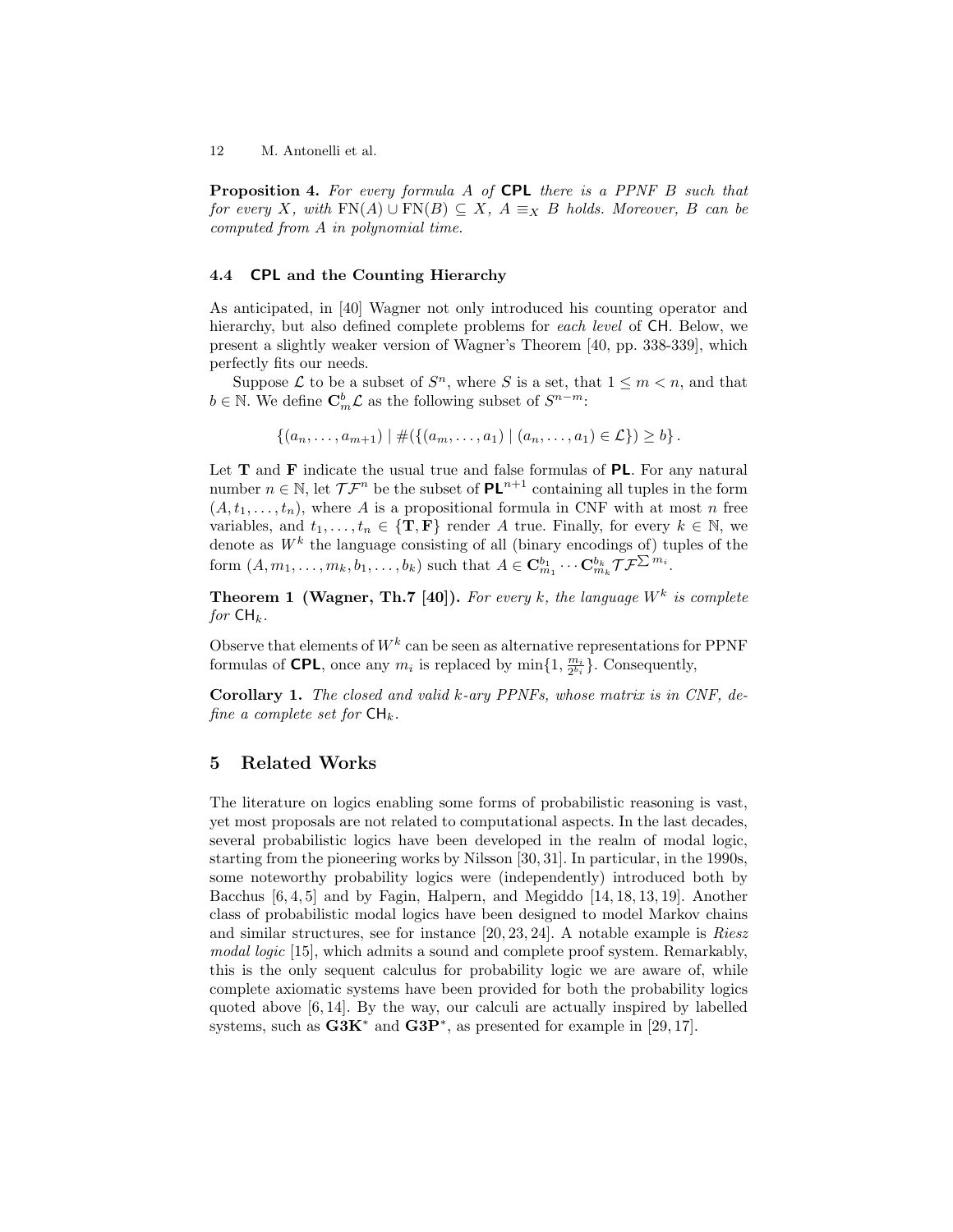As we have seen, CH was first defined by Wagner in [39, 41, 40] and, independently, by Pareberry and Schnitger [33]. It was conceived as an extension of Meyer and Stockmeyer's PH [27, 28] aiming at characterizing natural problems in which counting is involved. There are two main, equivalent [37] ways to define CH: the original characterization in terms of alternating quantifiers [40], and the one based on oracles [36]. Notably, Wagner's operator was not the only "probabilistic" (class) quantifiers introduced in the 1980s (consider, for instance, Papadimitriou's probabilistic quantifier [32], Zachos and Heller's random quantifier [44], or Zachos' overwhelming and majority quantifiers [43]). However, to the best of the authors' knowledge, all these operators are counting quantifiers on (classes of) languages, rather than stricto sensu logical ones. One remarkable exception is represented by Kontinen's work [22], in which second-order quantifiers are defined in the style of descriptive complexity.

### 6 Conclusion

To the best of our knowledge, CPL is the first logical system extending propositional logic with counting quantifiers. Our main source of inspiration comes from computational complexity, namely from Wagner's counting operator on classes. By the way, we believe that the main contribution of the paper is not the introduction of counting logics per se, but the investigation of its connections with counting classes. Indeed, we have shown that counting quantifiers play nicely with propositional logic in characterizing CH, and thus relate nicely with some old and recent results in complexity theory. In our opinion, **CPL** naturally appears as the probabilistic counterpart of QPL.

Due to space reasons, we left out some important applications of counting logics to other branches of computer science, such as the theory of programming languages. In particular, it is possible to design type systems for the randomized  $\lambda$ -calculus by extending simple types with counting quantifiers,<sup>5</sup> and to define a probabilistic counterpart of the Curry-Howard correspondence [16, 34] relating typing derivations with derivations in CPL.<sup>6</sup> Moreover, the proof theory of CPL has just been briefly delineated and the dynamics (i.e. the cut-elimination procedure) of the introduced formal systems deserves further investigation. Promising results also concern the possibility to inject "counting" quantifiers into the language of arithmetic. In particular, in [2] we have investigated an extension of standard Peano Arithmetics with measure quantifiers, which can be seen as a natural generalization of the quantifiers of  $\mathsf{CPL}_0$  to the language of arithmetic. The extension of counting quantifiers to arithmetic looks particularly promising, as it suggests ways of characterizing in a "logical" way explicit lower bounds for counting problems [26], as well as the possibility of defining new logical systems capturing probabilistic complexity classes like BPP (see [21]).

<sup>&</sup>lt;sup>5</sup> Notice that while several type systems for randomized  $\lambda$ -calculi and guaranteeing various forms of termination properties have been introduced in the last years, [12, 9, 3], none of these systems is explicitly logic-oriented.

 $6$  Some achievements in this direction have been presented in [1,  $\S$  6].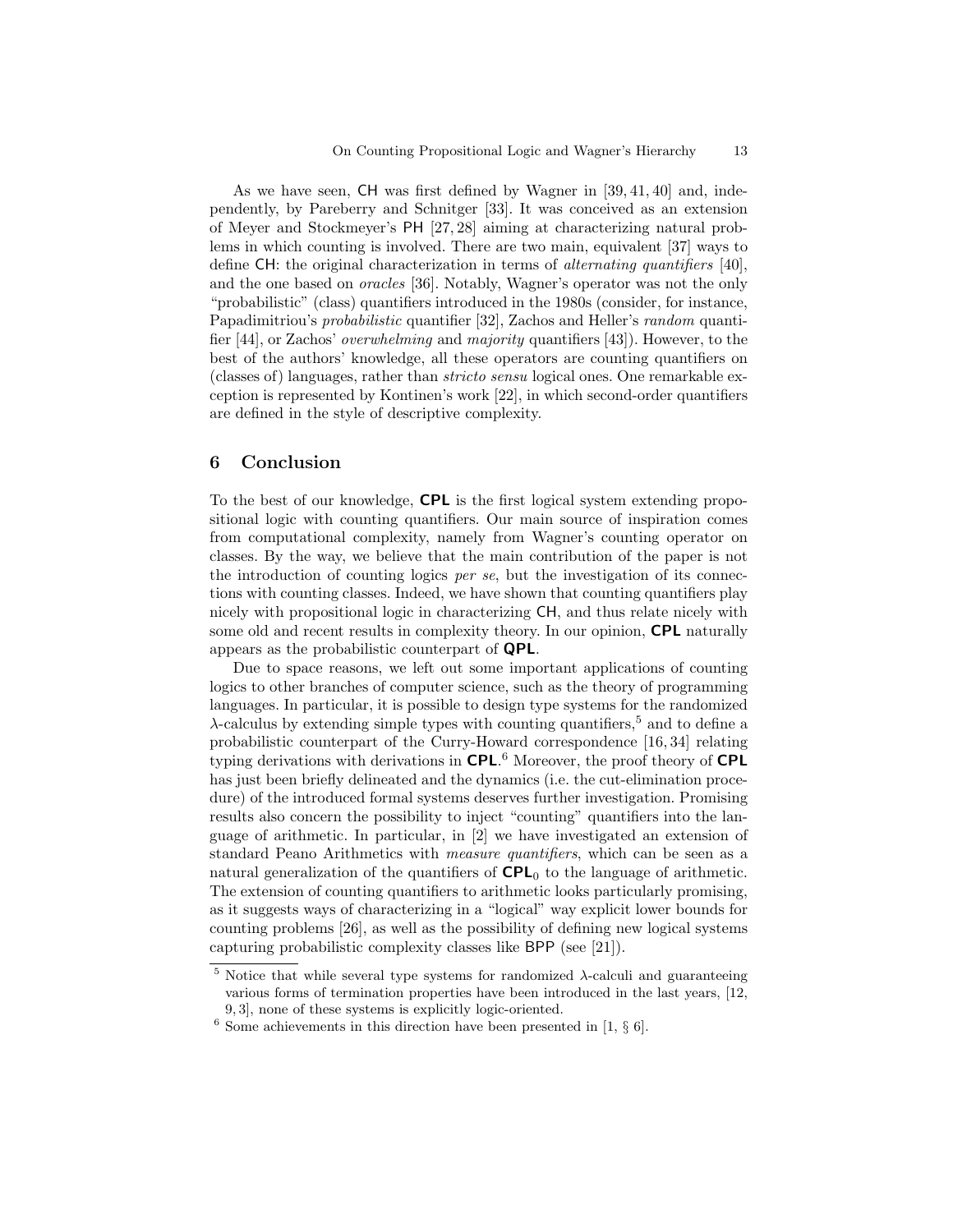## References

- 1. Antonelli, M., Dal Lago, U., Pistone, P.: On Counting Propositional Logic (2021), available at: https://arxiv.org/abs/2103.12862
- 2. Antonelli, M., Dal Lago, U., Pistone, P.: On Measure Quantifiers in First-Order Arithmetic (2021), to appear in Proceedings of Computability in Europe 2021  $(CiE2021)$ ; long version available at: https://arxiv.org/abs/2104.12124
- 3. Avanzini, M., Dal Lago, U., Ghyselen, A.: Type-based complexity analysis of probabilistic functional programs. In: Proceedings of the 34th Annual ACM/IEEE Symposium on Logic in Computer Science (LICS). pp. 1–13. IEEE, Vancouver, BC, Canada, Canada (2019)
- 4. Bacchus, F.: Lp, a logic for representing and reasoning with statistical knowledge. Computational Intelligence 6(4), 209–231 (1990)
- 5. Bacchus, F.: On probability distributions over possible worlds. Machine Intelligence and Pattern Recognition 9, 217–226 (1990)
- 6. Bacchus, F.: Representing and Reasoning with Probabilistic Knowledge. MIT Press (1990)
- 7. Biere, A., Heule, M., van Maaren, H., Walsh, T.: Handbook of Satisfiability. IOS Press (2009)
- 8. Billingsley, P.: Probability and Measure. Wiley (1995)
- 9. Breuvart, F., Dal Lago, U.: On intersection types and probabilisitic lambda calculi. In: PPDP '18: Proceedings of the 20th International Symposium on Principles and Practice of Declarative Programming. pp. 1–13. No. 8 (2018)
- 10. Büning, H., Bubeck, U.: Theory of quantified Boolean formulas. In: Biere, A., Heule, M., van Maaren, H., Walsh, T. (eds.) Handbook of Satisfiability. IOS Press (2009)
- 11. Cook, S.: The complexity of theorem-proving procedures. In: STOC '71. pp. 151– 158 (1971)
- 12. Dal Lago, U., Grellois, U.: Probabilistic termination by monadic affine sized typing. ACM Trans. Program. Lang. Syst. 41(2), 10–65 (2019)
- 13. Fagin, R., Halpern, J.: Reasoning about knowledge and probability. Journal of ACM 41(2), 340–367 (1994)
- 14. Fagin, R., Halpern, J., Megiddo, N.: A logic for reasoning about probabilities. Inf. Comput. 87(1/2), 78–128 (1990)
- 15. Furber, R., Mardare, R., Mio, M.: Probabilistic logics based on Riesz spaces. LMCS 16(1) (2020)
- 16. Girard, J.Y.: Proof and Types. Cambridge University Press (1989)
- 17. Girlando, M., Negri, S., Sbardolini, G.: Uniform labelled calculi for conditional and counterfactual logics. In: WoLLIC 2019. pp. 248–263 (2019)
- 18. Halpern, J.: An analysis of first-order logics for probability. Artificial Intelligence 46(3), 311–350 (1990)
- 19. Halpern, J.: Reasoning About Uncertainty. MIT Press (2003)
- 20. Hansson, H., Jonsson, B.: A logic for reasoning about time and reliability. Form. Asp. Comput. 6(5), 512–535 (1994)
- 21. Jerábek, E.: Approximate counting in Bounded Arithmetic. J. Symb. Log.  $72(3)$ , 959–993 (2007)
- 22. Kontinen, J.: A logical characterization of the Counting Hierarchy. TOCL (2009)
- 23. Kozen, D.: Semantics of probabilistic programs. JCSS 53(3), 165–198 (1982)
- 24. Lehmann, D., Shelah, S.: Reasoning with time and chance. Inf. Control. 53(3), 165 – 198 (1982)